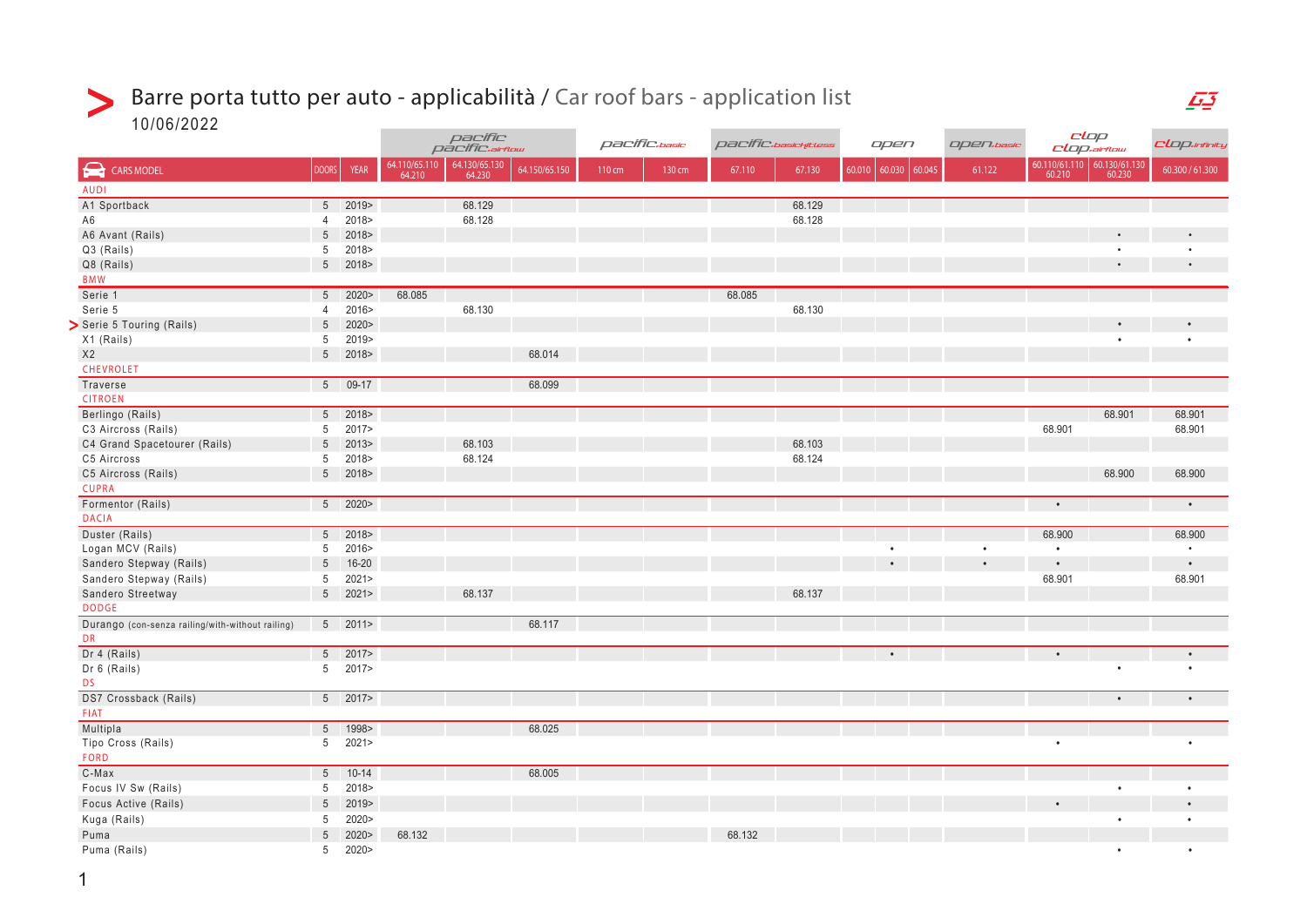

# Barre porta tutto per auto - applicabilità / Car roof bars - application list

|                                            |                 |             | pacífic<br>pacífic.artow |                         | pacific.basic |        | pacific. <sub>basichitless</sub> |        | open   |        | Open.basic       | clop<br>$clap$ .airflow |           | CLop.infinity                                                                                                  |                 |
|--------------------------------------------|-----------------|-------------|--------------------------|-------------------------|---------------|--------|----------------------------------|--------|--------|--------|------------------|-------------------------|-----------|----------------------------------------------------------------------------------------------------------------|-----------------|
| $\boldsymbol{\Omega}$<br><b>CARS MODEL</b> | <b>DOORS</b>    | <b>YEAR</b> | 64.110/65.110<br>64.210  | 64.130/65.130<br>64.230 | 64.150/65.150 | 110 cm | 130 cm                           | 67.110 | 67.130 | 60.010 | 60.030<br>60.045 | 61.122                  |           | $\begin{array}{ c c c c }\hline 60.110/61.110 & 60.130/61.130 \\ \hline 60.210 & 60.230 \\ \hline \end{array}$ | 60.300 / 61.300 |
| Ranger                                     | $\overline{4}$  | 2019>       |                          | 68.023                  |               |        |                                  |        | 68.023 |        |                  |                         |           |                                                                                                                |                 |
| Ranger (Rails)                             | $\overline{4}$  | 2019>       |                          |                         |               |        |                                  |        |        |        | $\bullet$        |                         |           | $\bullet$                                                                                                      | $\bullet$       |
| S-Max                                      | $5\phantom{.0}$ | 2015        |                          |                         | 68.005        |        |                                  |        |        |        |                  |                         |           |                                                                                                                |                 |
| S-Max (Rails)                              |                 | 5 2019>     |                          |                         |               |        |                                  |        |        |        |                  |                         |           | $\bullet$                                                                                                      | $\bullet$       |
| Tourneo Courier (Rails)                    | $5\overline{)}$ | $14 - 18$   |                          |                         |               |        |                                  |        |        |        |                  |                         | $\bullet$ |                                                                                                                | $\bullet$       |
| Tourneo Courier (Rails)                    | 5 <sup>5</sup>  | 2018>       |                          |                         |               |        |                                  |        |        |        |                  |                         | $\bullet$ |                                                                                                                | $\bullet$       |
| <b>Transit Courier (Rails)</b>             |                 | 5 2016>     |                          |                         |               |        |                                  |        |        |        |                  |                         |           |                                                                                                                | $\bullet$       |
| <b>HYUNDAI</b>                             |                 |             |                          |                         |               |        |                                  |        |        |        |                  |                         |           |                                                                                                                |                 |
| Bayon (Rails)                              |                 | $5 \t2021$  |                          |                         |               |        |                                  |        |        |        |                  |                         |           |                                                                                                                |                 |
| i10                                        | $5\phantom{.0}$ | 2020>       |                          | 68.140                  |               |        |                                  |        | 68.140 |        |                  |                         |           |                                                                                                                |                 |
| i20                                        | $5\phantom{.0}$ | 2020        |                          | 68.140                  |               |        |                                  |        | 68.140 |        |                  |                         |           |                                                                                                                |                 |
| Tucson (Rails)                             | 5               | 2020>       |                          |                         |               |        |                                  |        |        |        |                  |                         |           |                                                                                                                | $\bullet$       |
| <b>HONDA</b>                               |                 |             |                          |                         |               |        |                                  |        |        |        |                  |                         |           |                                                                                                                |                 |
| CR-V (Rails)                               |                 | 5 2017>     | 68.126                   |                         |               |        |                                  | 68.126 |        |        |                  |                         |           |                                                                                                                |                 |
| FR-V                                       |                 | 5 2004>     |                          |                         | 68.008        |        |                                  |        |        |        |                  |                         |           |                                                                                                                |                 |
| Jazz Crosstar (Rails)                      |                 | 5 2020>     |                          |                         |               |        |                                  |        |        |        |                  |                         | 68.901    |                                                                                                                | 68.901          |
| <b>JAGUAR</b>                              |                 |             |                          |                         |               |        |                                  |        |        |        |                  |                         |           |                                                                                                                |                 |
| F-Pace (Rails)                             |                 | 5 2016>     |                          |                         |               |        |                                  |        |        |        |                  |                         |           |                                                                                                                |                 |
| XF Sportbrake (Rails)                      |                 | 5 2017>     |                          |                         |               |        |                                  |        |        |        |                  |                         |           |                                                                                                                | $\bullet$       |
| <b>JEEP</b>                                |                 |             |                          |                         |               |        |                                  |        |        |        |                  |                         |           |                                                                                                                |                 |
| Compass (Rails)                            |                 | $5 \t2017$  | 68.126                   |                         |               |        |                                  | 68.126 |        |        |                  |                         |           |                                                                                                                |                 |
| <b>Grand Cherokee</b>                      |                 | 5 2011>     |                          |                         | 68.111        |        |                                  |        |        |        |                  |                         |           |                                                                                                                |                 |
| Renegade                                   | $5\phantom{.0}$ | 2018>       |                          | 68.139                  |               |        |                                  |        | 68.139 |        |                  |                         |           |                                                                                                                |                 |
| Wrangler                                   | 3               | 2019>       |                          |                         | 68.121        |        |                                  |        |        |        |                  |                         |           |                                                                                                                |                 |
| Wrangler Unlimited                         |                 | 5 2019>     |                          |                         | 68.121        |        |                                  |        |        |        |                  |                         |           |                                                                                                                |                 |
| <b>KIA</b>                                 |                 |             |                          |                         |               |        |                                  |        |        |        |                  |                         |           |                                                                                                                |                 |
| Cee'd                                      |                 | $5 \t 2018$ |                          | 68.023                  |               |        |                                  |        | 68.023 |        |                  |                         |           |                                                                                                                |                 |
| Cee'd Sportwagon (Rails)                   |                 | 5 2018>     |                          |                         |               |        |                                  |        |        |        |                  |                         |           | $\bullet$                                                                                                      | $\bullet$       |
| > Sportage (Rails)                         | $5\overline{)}$ | 2022>       |                          |                         |               |        |                                  |        |        |        |                  |                         |           | $\bullet$                                                                                                      |                 |
| Xcee'd (Rails)                             | 5               | 2019>       |                          |                         |               |        |                                  |        |        |        |                  |                         |           |                                                                                                                |                 |
| <b>LAND ROVER</b>                          |                 |             |                          |                         |               |        |                                  |        |        |        |                  |                         |           |                                                                                                                |                 |
| Evoque                                     |                 | $5 \t2019$  |                          | 68.021                  |               |        |                                  |        | 68.021 |        |                  |                         |           |                                                                                                                |                 |
| Velar (Rails)                              |                 | 5 2017>     |                          |                         |               |        |                                  |        |        |        |                  |                         |           | $\bullet$                                                                                                      | $\bullet$       |
| LEXUS                                      |                 |             |                          |                         |               |        |                                  |        |        |        |                  |                         |           |                                                                                                                |                 |
| <b>Rx 450 (Rails)</b>                      |                 | 5 2015>     |                          |                         |               |        |                                  |        |        |        |                  |                         |           | $\bullet$                                                                                                      | $\bullet$       |
| UX (Rails)                                 |                 | 5 2018>     |                          |                         |               |        |                                  |        |        |        |                  |                         | $\bullet$ |                                                                                                                | $\bullet$       |
| <b>MASERATI</b>                            |                 |             |                          |                         |               |        |                                  |        |        |        |                  |                         |           |                                                                                                                |                 |
| Grecale (Rails)                            |                 | 5 2022>     |                          |                         |               |        |                                  |        |        |        |                  |                         |           |                                                                                                                |                 |
| <b>MAZDA</b>                               |                 |             |                          |                         |               |        |                                  |        |        |        |                  |                         |           |                                                                                                                |                 |
| $\overline{3}$                             |                 | $5 \t2019$  |                          | 68.003                  |               |        |                                  |        | 68.003 |        |                  |                         |           |                                                                                                                |                 |
| $CX-5$                                     |                 | 5 2017>     |                          | 68.003                  |               |        |                                  |        | 68.003 |        |                  |                         |           |                                                                                                                |                 |
| <b>MERCEDES</b>                            |                 |             |                          |                         |               |        |                                  |        |        |        |                  |                         |           |                                                                                                                |                 |
| Classe A                                   | 5 <sup>5</sup>  | 2018        | 68.006                   |                         |               |        |                                  | 68.006 |        |        |                  |                         |           |                                                                                                                |                 |
| Classe B                                   | 5               | 2018>       |                          | 68.006                  |               |        |                                  |        | 68.006 |        |                  |                         |           |                                                                                                                |                 |
| Classe E                                   | $\overline{4}$  | 2016>       |                          | 68.007                  |               |        |                                  |        | 68.007 |        |                  |                         |           |                                                                                                                |                 |
|                                            |                 |             |                          |                         |               |        |                                  |        |        |        |                  |                         |           |                                                                                                                |                 |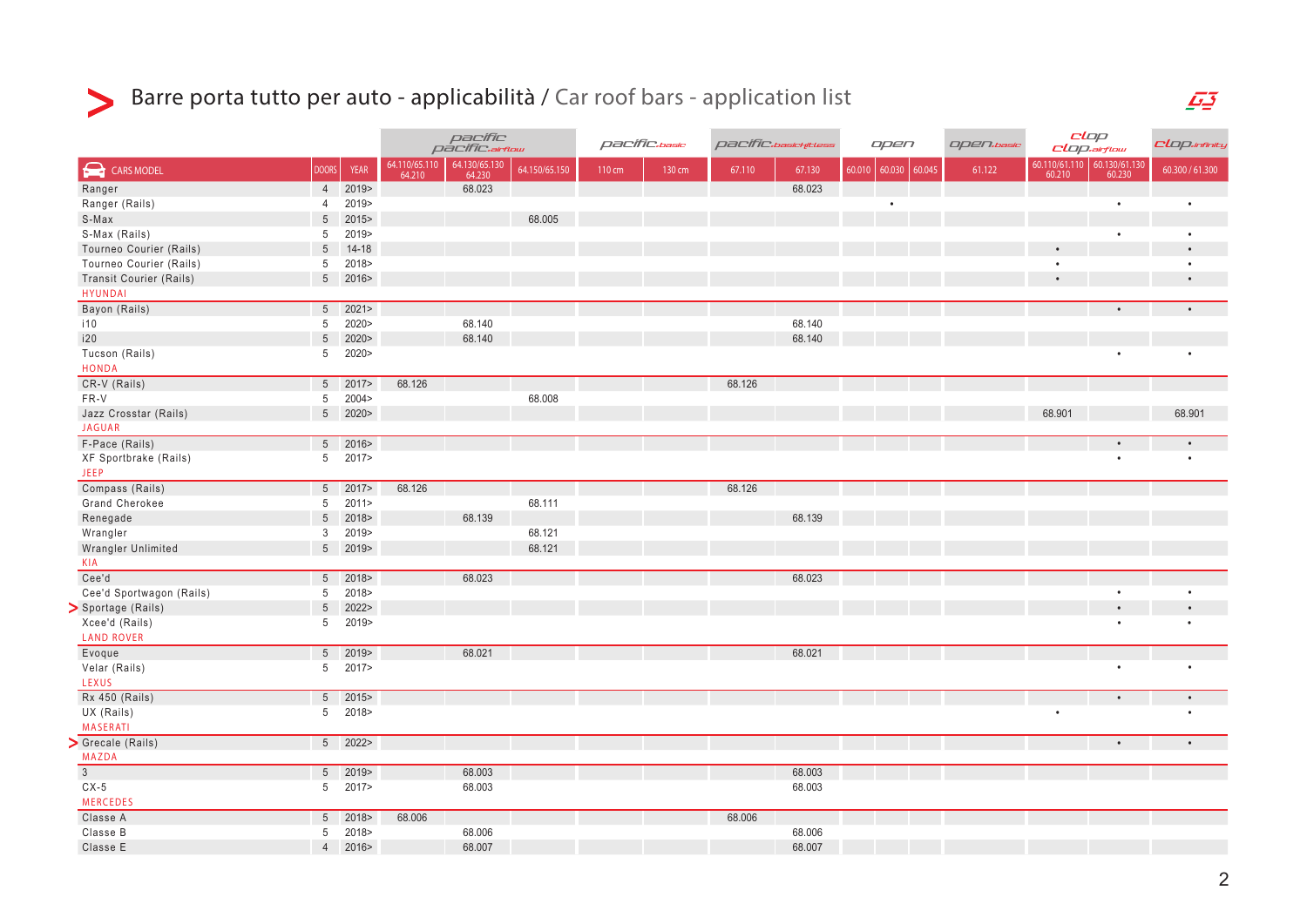# Barre porta tutto per auto - applicabilità / Car roof bars - application list

|                                 |                                   |                 | pacífic<br>pacífic.airflow |                                          | pacific.basic |        | <i>pacific.basichitless</i> |        | open      |                 | <b>Open.basic</b> | clap<br><b>CLOP.airflow</b> |                                                                                                                   | CLOP.infinity   |
|---------------------------------|-----------------------------------|-----------------|----------------------------|------------------------------------------|---------------|--------|-----------------------------|--------|-----------|-----------------|-------------------|-----------------------------|-------------------------------------------------------------------------------------------------------------------|-----------------|
| $\bigodot$<br><b>CARS MODEL</b> | <b>DOORS</b>                      | <b>YEAR</b>     | 64.110/65.110<br>64.210    | 64.130/65.130<br>64.150/65.150<br>64.230 | 110 cm        | 130 cm | 67.110                      | 67.130 | 60.010    | 60.030   60.045 | 61.122            |                             | $\begin{array}{ c c c c c } \hline 60.110/61.110 & 60.130/61.130 \\ \hline 60.210 & 60.230 \\ \hline \end{array}$ | 60.300 / 61.300 |
| Classe E Coupè                  |                                   | 2 2017>         | 68.007                     |                                          |               |        | 68.007                      |        |           |                 |                   |                             |                                                                                                                   |                 |
| <b>CLA Shooting Brake</b>       | $5\phantom{.0}$                   | 2015>           | 68.006                     |                                          |               |        | 68.006                      |        |           |                 |                   |                             |                                                                                                                   |                 |
| CLS                             | 4                                 | 2017>           |                            | 68.007                                   |               |        |                             | 68.007 |           |                 |                   |                             |                                                                                                                   |                 |
| EQA (Rails)                     | $5\overline{)}$                   | 2021            |                            |                                          |               |        |                             |        |           |                 |                   |                             | $\bullet$                                                                                                         |                 |
| GLA (Rails)                     | $5\phantom{.0}$                   | 2020>           |                            |                                          |               |        |                             |        |           |                 |                   |                             | $\bullet$                                                                                                         |                 |
| GLB (Rails)                     | $5\phantom{.0}$                   | 2019>           |                            |                                          |               |        |                             |        |           |                 |                   |                             |                                                                                                                   |                 |
| GLC Coupè                       | 5                                 | 2016>           |                            | 68.007                                   |               |        |                             | 68.007 |           |                 |                   |                             |                                                                                                                   |                 |
| GLE                             | $5\phantom{.0}$                   | 2018>           |                            | 68.006                                   |               |        |                             | 68.006 |           |                 |                   |                             |                                                                                                                   |                 |
| GLE (Rails)<br>MITSUBISHI       | 5 <sup>5</sup>                    | 2018>           |                            |                                          |               |        |                             |        |           |                 |                   |                             |                                                                                                                   |                 |
| Asx (Rails)                     |                                   | 5 2019>         |                            |                                          |               |        |                             |        |           |                 |                   |                             | $\bullet$                                                                                                         |                 |
| Eclipse Cross (Rails)           | 5 <sup>5</sup>                    | 2017>           |                            |                                          |               |        |                             |        |           |                 |                   |                             | $\bullet$                                                                                                         | $\bullet$       |
| <b>NISSAN</b>                   |                                   |                 |                            |                                          |               |        |                             |        |           |                 |                   |                             |                                                                                                                   |                 |
| Juke                            |                                   | 5 2020>         |                            | 68.141                                   |               |        |                             | 68.141 |           |                 |                   |                             |                                                                                                                   |                 |
| Qashqai (Rails)                 |                                   | 5 2021>         |                            |                                          |               |        |                             |        |           |                 |                   |                             | $\bullet$                                                                                                         | $\bullet$       |
| OPEL                            |                                   |                 |                            |                                          |               |        |                             |        |           |                 |                   |                             |                                                                                                                   |                 |
| Corsa                           |                                   | 5 2019>         |                            | 68.134                                   |               |        |                             | 68.134 |           |                 |                   |                             |                                                                                                                   |                 |
| Combo Life (Rails)              | 5 <sup>5</sup>                    | 2018>           |                            |                                          |               |        |                             |        |           |                 |                   |                             | 68.901                                                                                                            | 68.901          |
| Crossland X (Rails)             |                                   | 5 2017>         |                            |                                          |               |        |                             |        |           |                 |                   |                             |                                                                                                                   | $\bullet$       |
| PEUGEOT                         |                                   |                 |                            |                                          |               |        |                             |        |           |                 |                   |                             |                                                                                                                   |                 |
| 508 Sw (Rails)                  |                                   | 5 2018>         |                            |                                          |               |        |                             |        |           |                 |                   |                             | $\bullet$                                                                                                         | $\bullet$       |
| 208                             |                                   | 5 2019><br>2020 |                            | 68.134                                   |               |        |                             | 68.134 |           |                 |                   |                             |                                                                                                                   |                 |
| 2008                            | 5                                 |                 |                            | 68.138                                   |               |        |                             | 68.138 |           |                 |                   |                             | $\bullet$                                                                                                         | $\bullet$       |
| 2008 (Rails)<br>3008            | 5 <sup>5</sup><br>$5\phantom{.0}$ | 2019><br>2016>  |                            | 68.127                                   |               |        |                             | 68.127 |           |                 |                   |                             |                                                                                                                   |                 |
| Rifter (Rails)                  | 5                                 | 2018>           |                            |                                          |               |        |                             |        |           |                 |                   |                             | 68.901                                                                                                            | 68.901          |
| <b>RENAULT</b>                  |                                   |                 |                            |                                          |               |        |                             |        |           |                 |                   |                             |                                                                                                                   |                 |
| Captur                          |                                   | 5 2020>         | 68.136                     |                                          |               |        | 68.136                      |        |           |                 |                   |                             |                                                                                                                   |                 |
| Clio V                          |                                   | 5 2019>         |                            | 68.135                                   |               |        |                             | 68.135 |           |                 |                   |                             |                                                                                                                   |                 |
| <b>SEAT</b>                     |                                   |                 |                            |                                          |               |        |                             |        |           |                 |                   |                             |                                                                                                                   |                 |
| Leon ST (Rails)                 |                                   | 5 2020>         |                            |                                          |               |        |                             |        |           |                 |                   |                             | $\bullet$                                                                                                         | $\bullet$       |
| Tarraco (Rails)                 | 5 <sup>5</sup>                    | 2018>           |                            |                                          |               |        |                             |        |           |                 |                   |                             | $\bullet$                                                                                                         | $\bullet$       |
| SKODA                           |                                   |                 |                            |                                          |               |        |                             |        |           |                 |                   |                             |                                                                                                                   |                 |
| Kamiq (Rails)                   |                                   | $5 \t2019$      |                            |                                          |               |        |                             |        |           |                 |                   |                             |                                                                                                                   | $\bullet$       |
| Karoq (Rails)                   | 5 <sup>5</sup>                    | 2017>           |                            |                                          |               |        |                             |        |           |                 |                   |                             | $\bullet$                                                                                                         | $\bullet$       |
| Octavia Wagon (Rails)           |                                   | 5 2020>         |                            |                                          |               |        |                             |        |           |                 |                   |                             | $\bullet$                                                                                                         | $\bullet$       |
| SSANGYONG                       |                                   |                 |                            |                                          |               |        |                             |        |           |                 |                   |                             |                                                                                                                   |                 |
| Korando (Rails)                 |                                   | $5 \t2019$      |                            |                                          |               |        |                             |        |           |                 |                   |                             | 68.901                                                                                                            | 68.901          |
| SUBARU                          |                                   |                 |                            |                                          |               |        |                             |        |           |                 |                   |                             |                                                                                                                   |                 |
| Forester (Rails)                |                                   | $5 \t2019$      |                            |                                          |               |        |                             |        | $\bullet$ |                 |                   |                             |                                                                                                                   | $\bullet$       |
| Impreza                         |                                   | 4 2016>         |                            | 68.041                                   |               |        |                             | 68.041 |           |                 |                   |                             |                                                                                                                   |                 |
| XV (Rails)                      |                                   | 5 2018>         |                            |                                          |               |        |                             |        |           | $\bullet$       |                   |                             |                                                                                                                   | $\bullet$       |
| <b>SUZUKI</b>                   |                                   |                 |                            |                                          |               |        |                             |        |           |                 |                   |                             |                                                                                                                   |                 |
| Across                          |                                   | $5 \t2020$      |                            | 68.131                                   |               |        |                             | 68.131 |           |                 |                   |                             |                                                                                                                   |                 |